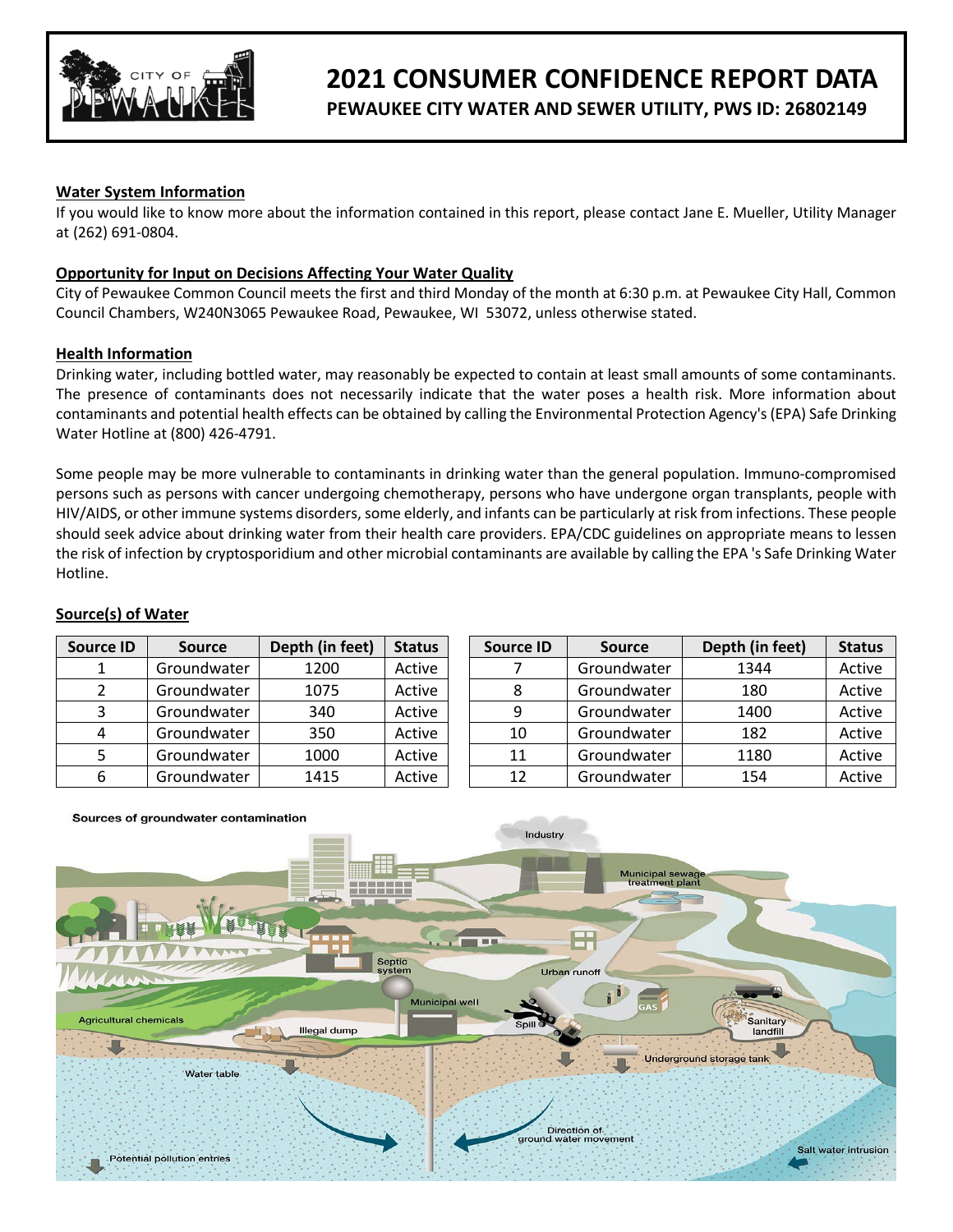To obtain a summary of the source water assessment, please contact Jane Mueller at (262) 691-0804.

## **Educational Information**

The sources of drinking water, both tap water and bottled water, include rivers, lakes, streams, ponds, reservoirs, springs, and wells. As water travels over the surface of the land or through the ground it dissolves naturally occurring minerals and, in some cases, radioactive material, and can pick up substances resulting from the presence of animals or from human activity.

Contaminants that may be present in source water include:

- Microbial contaminants, such as viruses and bacteria, which may come from sewage treatment plants, septic systems, agricultural livestock operations and wildlife.
- Inorganic contaminants, such as salts and metals, which can be naturally occurring or result from urban stormwater runoff, industrial or domestic wastewater discharges, oil and gas production, mining, or farming.
- Pesticides and herbicides, which may come from a variety of sources such as agriculture, urban stormwater runoff and residential uses.
- Organic chemical contaminants, including synthetic and volatile organic chemicals, which are byproducts of industrial processes and petroleum production, and can also come from gas stations, urban stormwater runoff and septic systems.
- Radioactive contaminants, which can be naturally occurring or be the result of oil and gas production and mining activities.

In order to ensure that tap water is safe to drink, the EPA provides regulations that limits the amount of certain contaminants in water provided by public water systems. FDA regulations establish limits for contaminants in bottled water, which shall provide the same protection for public health.

## **Definitions**

| <b>Term</b>        | Definition                                                                                                                                                                                                                                                                    |  |  |  |  |  |  |
|--------------------|-------------------------------------------------------------------------------------------------------------------------------------------------------------------------------------------------------------------------------------------------------------------------------|--|--|--|--|--|--|
| AL                 | Action Level: The concentration of a contaminant which, if exceeded, triggers treatment or other requirements which a water system<br>must follow.                                                                                                                            |  |  |  |  |  |  |
| <b>HAL</b>         | Health Advisory Level: The concentration of a contaminant which, if exceeded, poses a health risk and may require a system to post a<br>public notice.                                                                                                                        |  |  |  |  |  |  |
| Level 1 Assessment | A Level 1 assessment is a study of the water system to identify potential problems and determine, if possible, why total coliform<br>bacteria have been found in our water system.                                                                                            |  |  |  |  |  |  |
| Level 2 Assessment | A Level 2 assessment is a very detailed study of the water system to identify potential problems and determine, if possible, why an E.<br>coli MCL violation has occurred or why total coliform bacteria have been found in our water system, or both, on multiple occasions. |  |  |  |  |  |  |
| <b>MCL</b>         | Maximum Contaminant Level: The highest level of a contaminant that is allowed in drinking water. MCLs are set as close to the<br>MCLGs as feasible using the best available treatment technology.                                                                             |  |  |  |  |  |  |
| <b>MCLG</b>        | Maximum Contaminant Level Goal: The level of a contaminant in drinking water below which there is no known or expected risk to<br>health. MCLGs allow for a margin of safety.                                                                                                 |  |  |  |  |  |  |
| <b>MFL</b>         | million fibers per liter                                                                                                                                                                                                                                                      |  |  |  |  |  |  |
| <b>MRDL</b>        | Maximum residual disinfectant level: The highest level of a disinfectant allowed in drinking water. There is convincing evidence that<br>addition of a disinfectant is necessary for control of microbial contaminants.                                                       |  |  |  |  |  |  |
| <b>MRDLG</b>       | Maximum residual disinfectant level goal: The level of a drinking water disinfectant below which there is no known or expected risk<br>to health. MRDLGs do not reflect the benefits of the use of disinfectants to control microbial contaminants.                           |  |  |  |  |  |  |
| mrem/year          | millirems per year (a measure of radiation absorbed by the body)                                                                                                                                                                                                              |  |  |  |  |  |  |
| <b>NTU</b>         | Nephelometric Turbidity Units                                                                                                                                                                                                                                                 |  |  |  |  |  |  |
| pCi/l              | picocuries per liter (a measure of radioactivity)                                                                                                                                                                                                                             |  |  |  |  |  |  |
| ppm                | parts per million, or milligrams per liter (mg/l)                                                                                                                                                                                                                             |  |  |  |  |  |  |
| ppb                | parts per billion, or micrograms per liter (ug/l)                                                                                                                                                                                                                             |  |  |  |  |  |  |
| ppt                | parts per trillion, or nanograms per liter                                                                                                                                                                                                                                    |  |  |  |  |  |  |
| ppq                | parts per quadrillion, or picograms per liter                                                                                                                                                                                                                                 |  |  |  |  |  |  |
| <b>SMCL</b>        | Secondary drinking water standards or Secondary Maximum Contaminant Levels for contaminants that affect taste, odor, or<br>appearance of the drinking water. The SMCLs do not represent health standards.                                                                     |  |  |  |  |  |  |
| <b>TCR</b>         | <b>Total Coliform Rule</b>                                                                                                                                                                                                                                                    |  |  |  |  |  |  |
| TT                 | Treatment Technique: A required process intended to reduce the level of a contaminant in drinking water.                                                                                                                                                                      |  |  |  |  |  |  |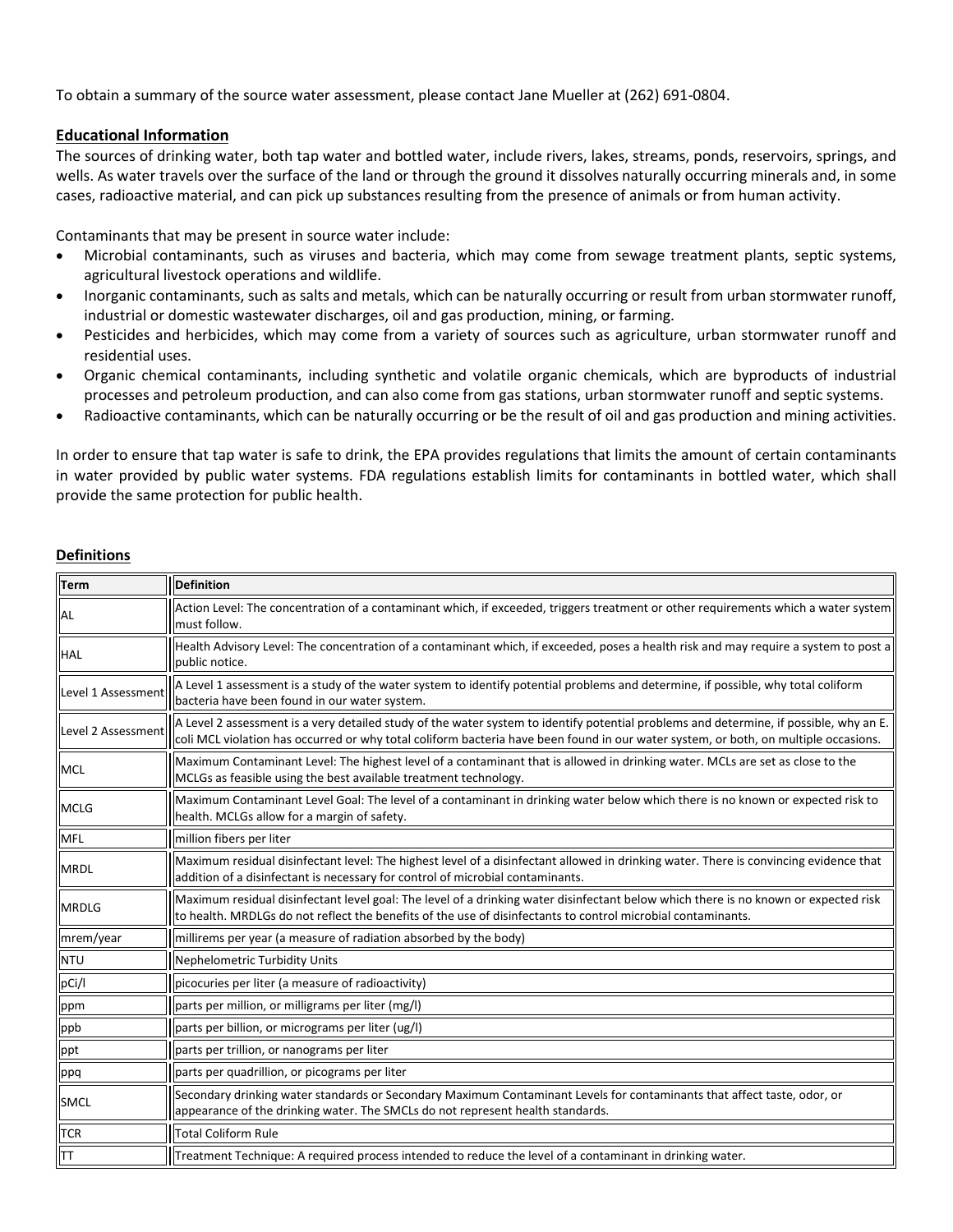# **Detected Contaminants**

Your water was tested for many contaminants last year. We are allowed to monitor for some contaminants less frequently than once a year. The following tables list only those contaminants which were detected in your water. If a contaminant was detected last year, it will appear in the following tables without a sample date. If the contaminant was not monitored last year, but was detected within the last 5 years, it will appear in the tables below along with the sample date.

#### **Disinfection Byproducts**

| Contaminant<br>(units) | Site        |    | MCL   MCLG | Level<br>l Found | Range | Sample Date<br>(if prior to $2021$ ) | <b>Violation</b> | <b>Typical Source of Contaminant</b>      |
|------------------------|-------------|----|------------|------------------|-------|--------------------------------------|------------------|-------------------------------------------|
| HAA5 (ppb)             | $IMDBP - 2$ | 60 | 60         |                  |       |                                      | No               | By-product of drinking water chlorination |
| TTHM (ppb)             | $IMDBP - 2$ | 80 |            | 11.5             | 11 L  |                                      | No               | By-product of drinking water chlorination |

## **Inorganic Contaminants**

| Contaminant<br>(units)   |     | <b>MCLIMCLGI</b> | Level<br>Found | Range            | <b>Sample Date</b><br>(if prior to 2021) | Violation | <b>Typical Source of Contaminant</b>                                                                                                             |
|--------------------------|-----|------------------|----------------|------------------|------------------------------------------|-----------|--------------------------------------------------------------------------------------------------------------------------------------------------|
| BARIUM (ppm)             |     |                  | 0.060          | 0.060            |                                          | No        | Discharge of drilling wastes; Discharge from metal<br>refineries; Erosion of natural deposits                                                    |
| FLUORIDE (ppm)           | 4   | 4                | 0.4            | 0.4              |                                          | No        | Erosion of natural deposits; Water additive which<br>promotes strong teeth; Discharge from fertilizer and<br>laluminum factories                 |
| NICKEL (ppb)             | 100 |                  | 1.0000         | 1.000            |                                          | No        | Nickel occurs naturally in soils, ground water and surface<br>waters and is often used in electroplating.<br>stainless steel and alloy products. |
| NITRATE (NO3-N)<br>(ppm) | 10  | 10               | 0.22           | $0.00 -$<br>0.22 |                                          | No        | Runoff from fertilizer use; Leaching from septic tanks,<br>sewage; Erosion of natural deposits                                                   |
| SODIUM (ppm)             | n/a | n/a              | 37.00          | 37.00            |                                          | No        | $\ln/a$                                                                                                                                          |

| Contaminant<br>(units) | <b>Action</b><br>Level | <b>MCLG</b> | 90th<br>Percentile<br>Level Found | # of Results                                      | Sample Date<br>(if prior to<br>2021) | <b>Violation</b> | <b>Typical Source of Contaminant</b>                                                                         |
|------------------------|------------------------|-------------|-----------------------------------|---------------------------------------------------|--------------------------------------|------------------|--------------------------------------------------------------------------------------------------------------|
| COPPER (ppm)           | $\parallel$ AL=1.3     | 1.3         | 0.1400                            | 0 of 20 results were<br>llabove the action level. | 9/15/2020                            | No               | Corrosion of household plumbing systems;<br>Erosion of natural deposits; Leaching from<br>wood preservatives |
| ILEAD (ppb)            | $AL=15$                | $\Omega$    | 3.30                              | 10 of 20 results were<br>labove the action level. | 9/15/2020                            | No               | Corrosion of household plumbing systems;<br>Erosion of natural deposits                                      |

#### **Radioactive Contaminants**

| Contaminant (units)              | <b>MCL</b> |     | MCLG  Level Found | Range        | <b>Sample Date</b><br>$\left\ $ (if prior to 2021) | <b>Violation</b> | <b>Typical Source of</b><br>Contaminant |
|----------------------------------|------------|-----|-------------------|--------------|----------------------------------------------------|------------------|-----------------------------------------|
| GROSS ALPHA, EXCL. R & U (pCi/l) | 15         | 0   | 7.2               | $-0.4 - 8.2$ |                                                    | No               | <b>Erosion of natural</b><br>deposits   |
| RADIUM (226 + 228) (pCi/l)       |            | 0   | 4.2               | $0.0 - 4.2$  |                                                    | Yes, Ongoing     | Erosion of natural<br>deposits          |
| GROSS ALPHA, INCL. R & U (n/a)   | n/a        | n/a | 7.5               | $0.0 - 8.4$  |                                                    | No               | <b>Erosion of natural</b><br>deposits   |
| COMBINED URANIUM (ug/l)          | 30         | 0   | 0.6               | $0.3 - 0.7$  |                                                    | No               | <b>IErosion of natural</b><br>deposits  |

#### **Contaminants with a Health Advisory Level or Secondary Maximum Contaminant Level**

The following tables list contaminants which were detected in your water and that have either a Health Advisory Level (HAL) or a Secondary Maximum Contaminant Level (SMCL), or both. There are no violations for detections of contaminants that exceed HALs, Groundwater Standards or SMCLs. SMCLs are levels that do not present health concerns but may pose aesthetic problems such as objectionable taste, odor, or color. HALs are levels at which concentrations of the contaminant present a health risk.